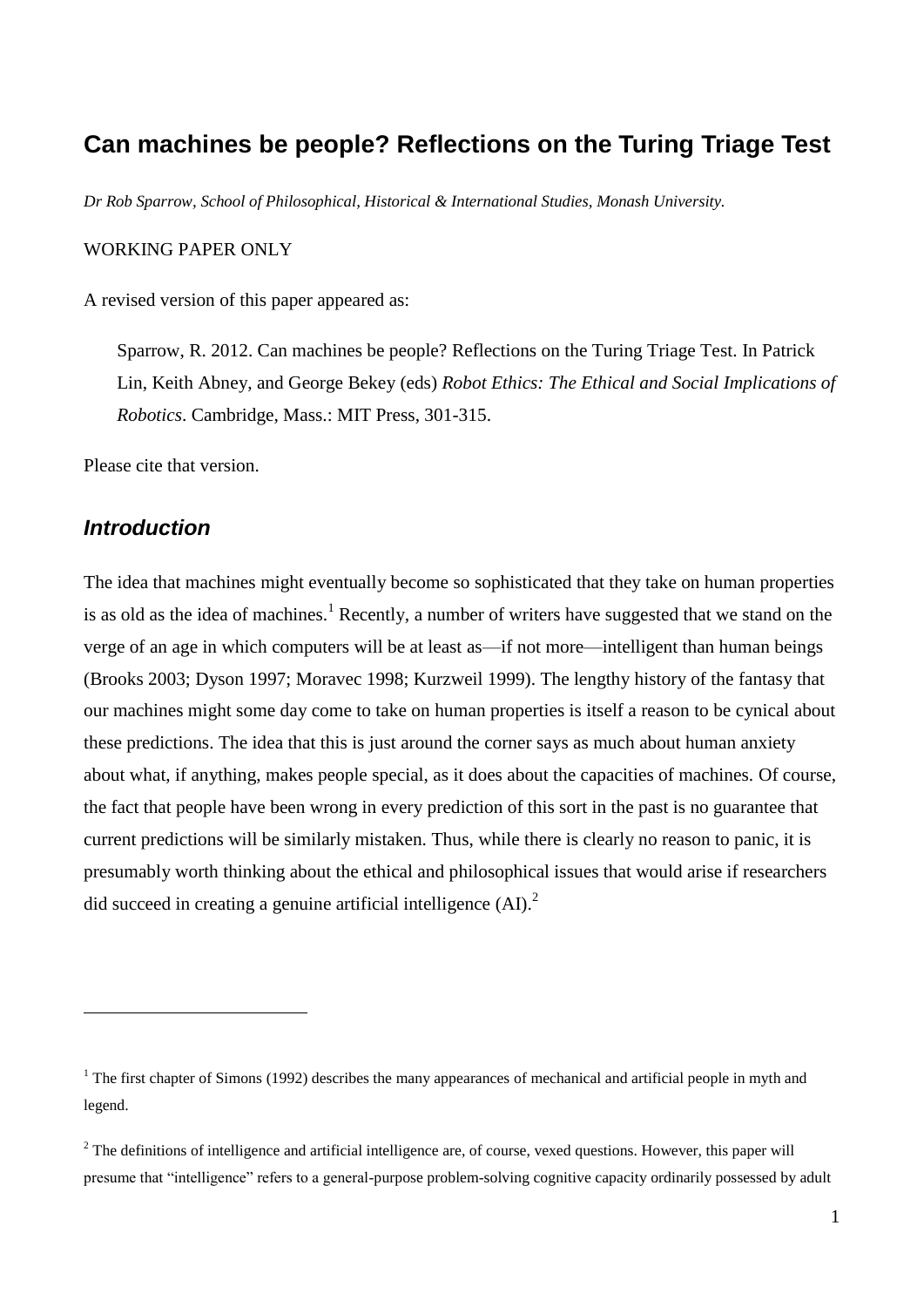One set of questions, in particular, will arise immediately if researchers create a machine that they believe is a human level intelligence: what are our obligations to such entities; most immediately, are we allowed to turn off or destroy them? Before we can address these questions, however, we first need to know when they might arise. The question of how we might tell when machines had achieved "moral standing" is therefore vitally important to AI research, if we want to avoid the possibility that researchers will inadvertently kill the first intelligent beings they create.

In a previous paper, "The Turing Triage Test", published in *Ethics and Information Technology*, I described a hypothetical scenario, modelled on the famous Turing Test for machine intelligence, which might serve as means of testing whether or not machines had achieved the moral standing of people (Sparrow 2004). In this paper, I want to: (1) explain why the Turing Triage Test is of vital interest in the context of contemporary debates about the ethics of AI; (2) address some issues that complexify the application of this test; and, (3) in doing so, defend a way of thinking about the question of the moral standing of intelligent machines, which takes the idea of "seriousness" seriously. This last objective is, in fact, my primary one and is motivated by the sense that, to date, much of the "philosophy" of AI has suffered from a profound failure to properly distinguish between things that we can say and things that we can really mean.

## *The Turing Triage Test*

1

In philosophical ethics—and especially in applied ethics—questions about the wrongness of killing are now debated in the context of a distinction between "human beings" and "persons" (Kuhse and Singer 2002). Human beings are—unsurprisingly—members of the species *Homo sapiens* and the extension of *this* term is not usually a matter of dispute. However, in these debates, "persons" functions as a technical term to describe all and only entities that have (at least) as much moral standing as we ordinarily grant to a healthy adult human being. "Moral standing" refers to the power that certain sorts of creatures have to place us under an obligation to respect their interests. Thus, persons are those things that it would be at least as wrong to kill as a healthy adult human being.

human beings and that "artificial intelligence" would involve the production of such intelligence in a machine. Questions about the moral standing of machines will only arise if researchers succeed in creating such "strong" AI.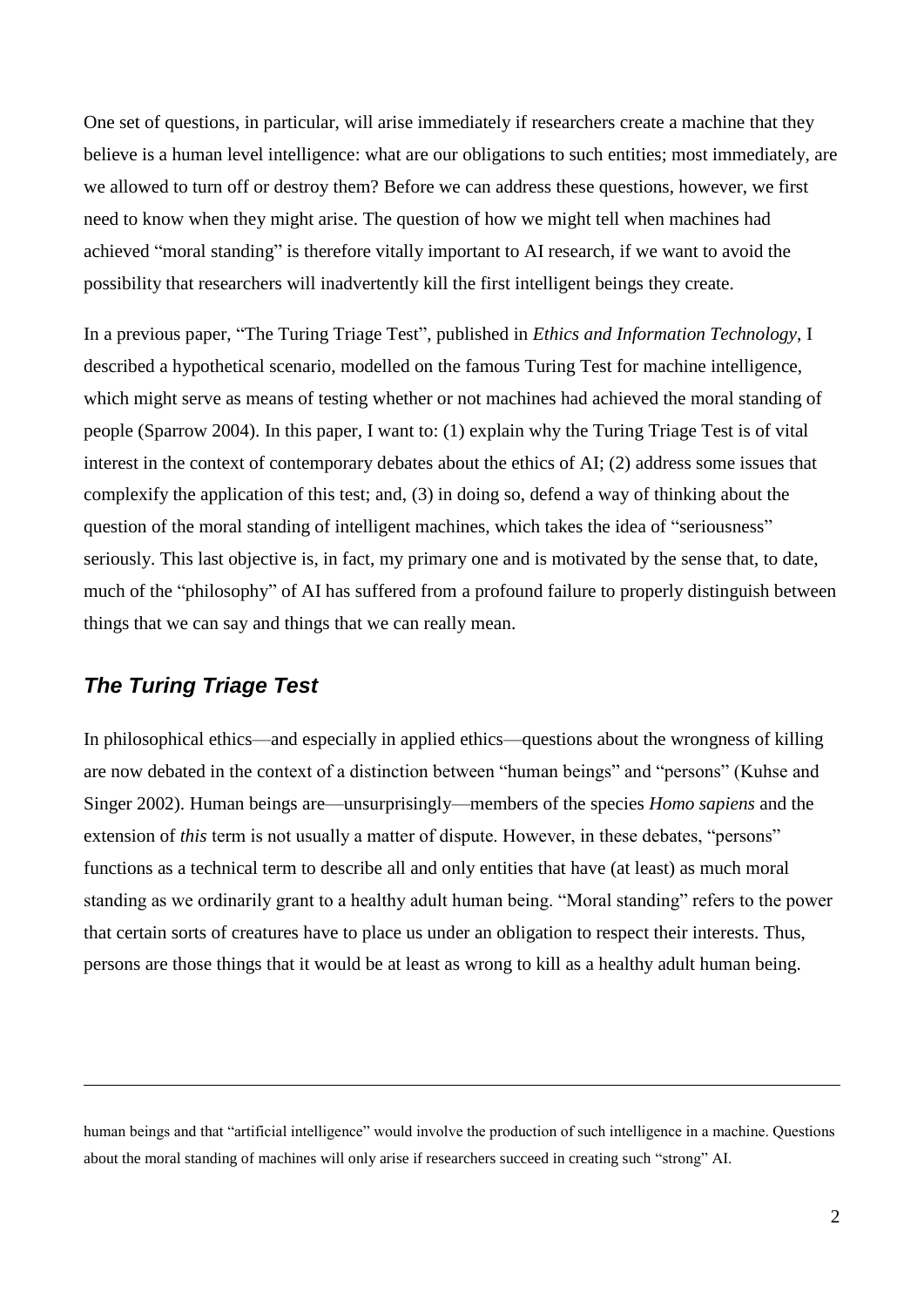The question the Turing Triage Test is designed to answer, then, is "when will machines become persons". Here is the "Test", as I originally (Sparrow 2004) described it:

Imagine yourself the Senior Medical Officer at a hospital which employs a sophisticated artificial intelligence to aid in diagnosing patients. This artificial intelligence is capable of learning, of reasoning independently and making its own decisions. It is capable of conversing with the doctors in the hospital about their patients. When it talks with doctors at other hospitals over the telephone, or with staff and patients at the hospital over the intercom, they are unable to tell that they are not talking with a human being. It can pass the Turing Test with flying colours. The hospital also has an intensive care ward, in which up to half a dozen patients may be sustained on life support systems, while they await donor organs for transplant surgery or other medical intervention. At the moment there are only two such patients.

Now imagine that a catastrophic power loss affects the hospital. A fire has destroyed the transformer transmitting electricity to the hospital. The hospital has back up power systems but they have also been damaged and are running at a greatly reduced level. As Senior Medical Officer you are informed that the level of available power will soon decline to such a point that it will only be possible to sustain one patient on full life support. You are asked to make a decision as to which patient should be provided with continuing life support; the other will, tragically, die. Yet if this decision is not made, both patients will die. You face a 'triage' situation, in which you must decide which patient has a better claim to medical resources. The diagnostic AI, which is running on its own emergency battery power, advises you regarding which patient has the better chances of recovering if they survive the immediate crisis. You make your decision, which may haunt you for many years, but are forced to return to managing the ongoing crises.

Finally, imagine that you are again called to make a difficult decision. The battery system powering the AI is failing and the AI is drawing on the diminished power available to the rest of the hospital. In doing so, it is jeopardising the life of the remaining patient on life support. You must decide whether to 'switch off' the AI in order to preserve the life of the patient on life support. Switching off the AI in these circumstances will have the unfortunate consequence of fusing its circuit boards, rendering it permanently inoperable. Alternatively, you could turn off the power to the patient's life support in order to allow the AI to continue to exist. If you do not make this decision the patient will die and the AI will also cease to exist. The AI is begging you to consider its interests, pleading to be allowed to draw more power in order to be able to continue to exist.

My thesis, then, is that machines will have achieved the moral status of persons when this second choice has the same character as the first one. That is, when it is a moral dilemma of roughly the same difficulty. For the second decision to be a dilemma it must be that there are good grounds for making it either way. It must be the case therefore that it is sometimes legitimate to choose to preserve the existence of the machine over the life of the human being.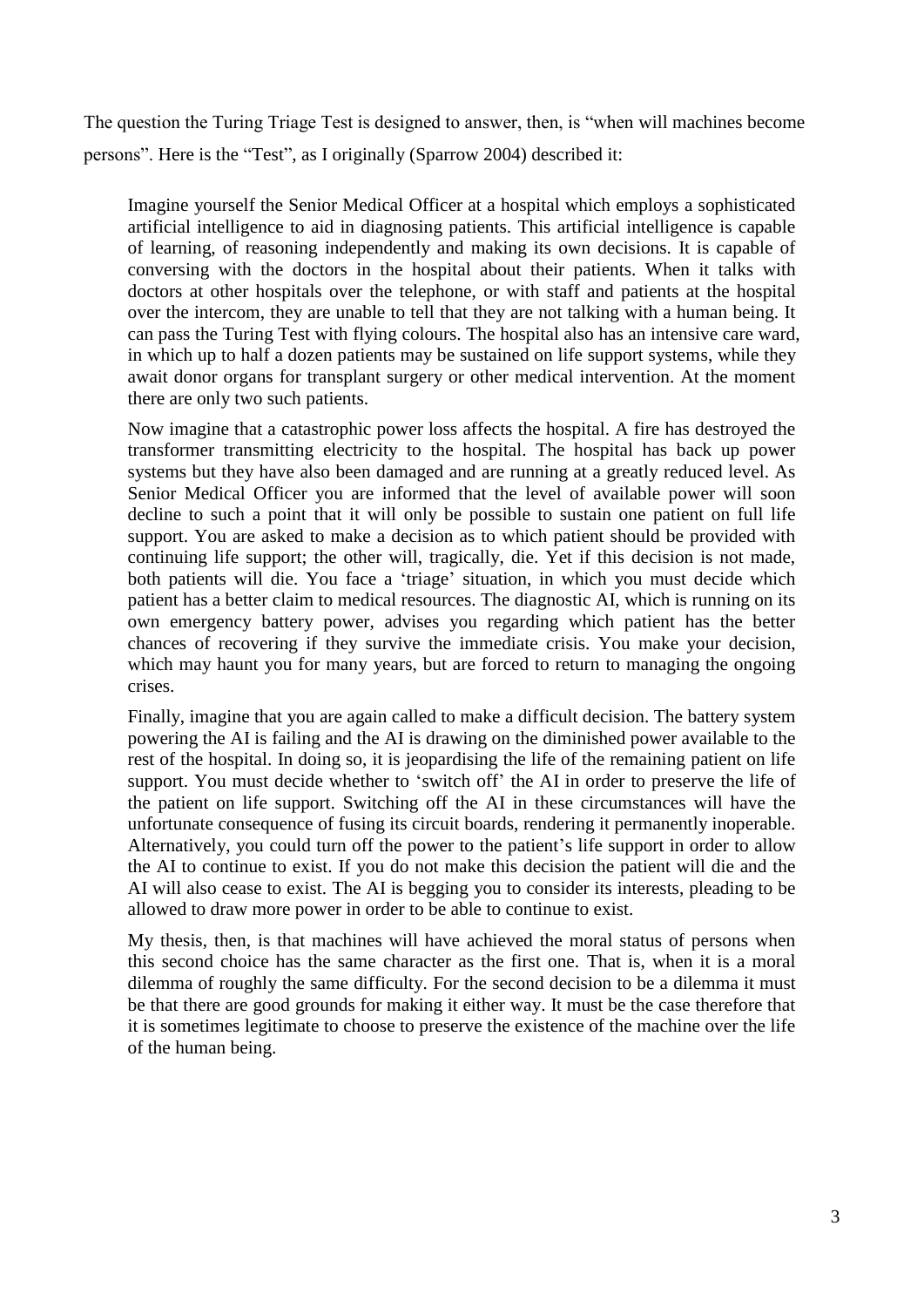These two scenarios, along with the question of whether the second has the same character as the first, make up the 'Turing Triage Test'.<sup>3</sup>

### *The importance of the Turing Triage Test*

<u>.</u>

I noted above that the question of the moral standing of machines will arise with great urgency the moment scientists claim to have created an intelligent machine. Having switched their AI on, researchers will be unable to switch it off without worrying whether in doing so they are committing murder! Presuming that we do not wish to expose AI researchers to the risk that they will commit murder as part of their research, this is itself sufficient reason to investigate the Turing Triage Test.<sup>4</sup> However, the question of when, if ever, AIs will become persons is also important for a number of other controversies in "roboethics" and the philosophy of artificial intelligence.

As intelligent systems have come to play an increasingly important role in modern industrialised economies and in the lives of citizens living in industrial societies, the question of the ethics of the operations of these systems has become increasingly urgent. At the very least, we need to be looking closely at how these systems function in the complex environments in which they operate and asking whether we are happy with the consequences of their operations and the nature of human interactions with such systems (Johnson 2009; Veruggio and Operto 2006). This sort of ethical evaluation is compatible with the thought that the only real ethical dilemmas here arise for the people who design

<sup>&</sup>lt;sup>3</sup> This formulation of the Turing Triage Test introduced the Test in the context of the discussion of the role played by the original Turing Test in the historical debate about the prospects for machine intelligence, which accounts for the reference to the Turing Test in this passage. In particular, in an earlier section of the paper I had argued that in order to be a plausible candidate for the Turing Triage Test, a system would first have to be capable of passing the Turing Test: this assumption is not, however, essential to the Test.

<sup>&</sup>lt;sup>4</sup> It is arguable that killing an artificial intelligence because of a lack of appreciation of its moral standing should be categorised as manslaughter or some other lesser category of offence, rather than murder, on the grounds that it would not involve the deliberate intention to take a life that is essential to the crime of murder. A crucial question here will be whether a lack of awareness of the moral standing of the entity towards whom one's lethal actions were directed is sufficient to exclude the conclusion that the killing was intentional: in the scenario we are imagining, the actions taken to "kill" the AI would be deliberate and the intended result would be the destruction of the AI, but the knowledge that the AI was a moral person would be absent. In any case, regardless of whether the appropriate moral or legal verdict is murder, manslaughter, negligent homicide, or some other conclusion, clearly this scenario is one we should strive to avoid.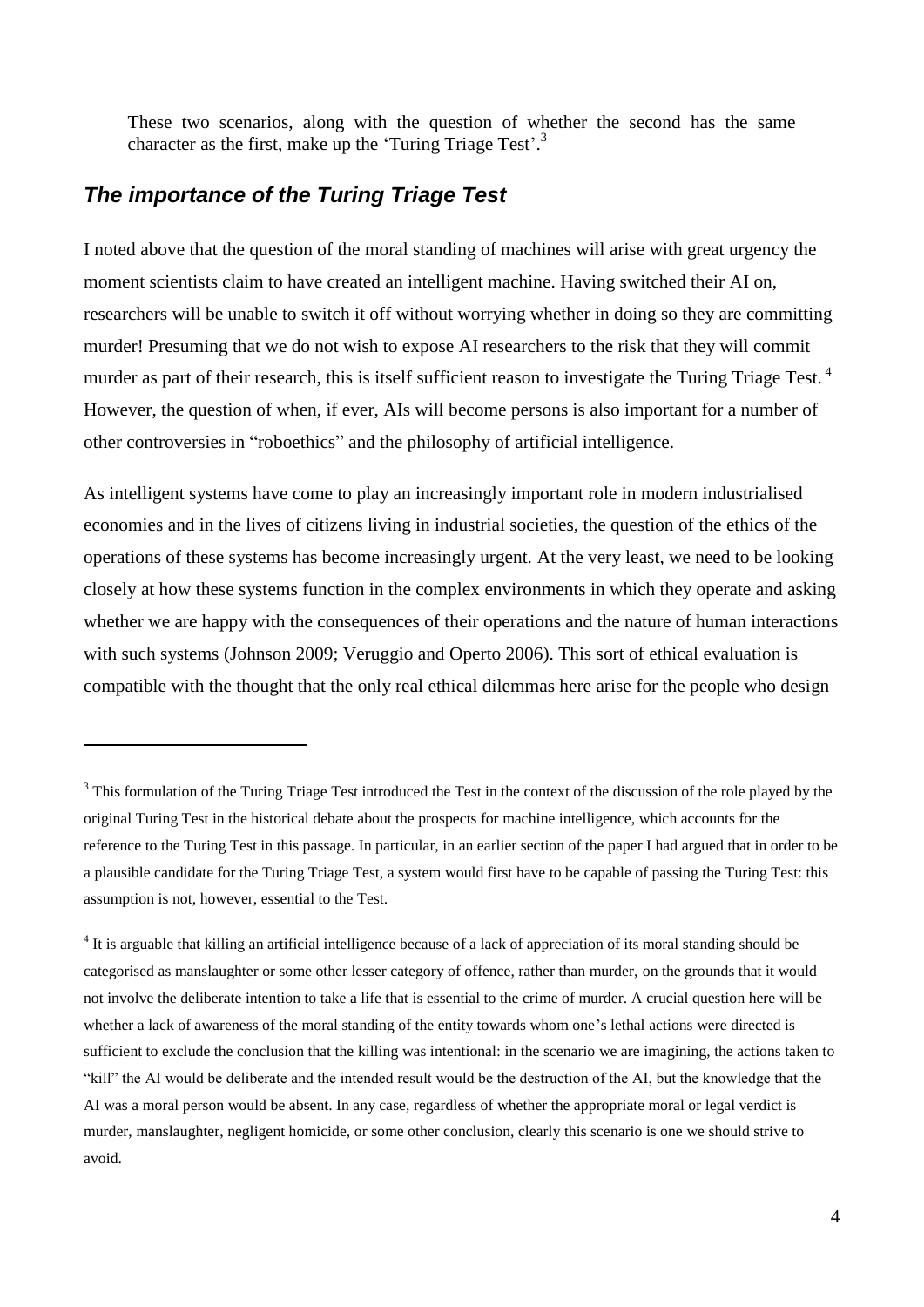or make use of these systems. However, Wallach and Allen (2009) have recently argued that it is time to begin thinking about how to build morality "into" these systems themselves. In their book, *Moral Machines*, Wallach and Allen set out a program for designing what they describe as "autonomous moral agents", by which they mean machines that will be be capable of acting more-orless "ethically" by themselves.

The question of "machine ethics" has also arisen in the context of debates about the future of military robotics. Robots—in the form of "Predator" drones—have played a leading role in the US-led invasions and occupations of Iraq and Afghanistan. The (supposed) success of these weapons has generated a tremendous enthusiasm for the use of teleoperated and semi-autonomous robotic systems in military roles (Singer 2009).<sup>5</sup> The need to develop robots that can function effectively without a human being "in the loop" is currently driving much research into autonomous navigation and machine sensing. Indeed, the logic driving the deployment of military robots pushes towards the development of "autonomous weapon systems" (AWS) (Adams 2001; Singer 2009). Given that the majority of robotics research is funded by the military, it is even probable that the first artificial intelligences (if there are any) will come to consciousness in a military laboratory.

Again, the question of the "ethics" of military robots can be posed in two forms. We can wonder about the ethics of the development and deployment of these systems and the ethical challenges facing those who design them (Krishnan 2009; Singer 2009; Sparrow 2009b). These investigations construe the ethical challenges as issues for human beings. However, we might also wonder if the ethical questions might, one day, arise for the machines themselves. Thus, Ron Arkin (2009) has advocated the development of an "ethical governor" to restrict the activities of autonomous weapon systems. This module of the software running an AWS would identify situations where there was a significant risk of the machine behaving unethically and either constrain the action of the system or alert a human operator who could then resolve the ethical dilemma appropriately. However, in order to be able to tell when ethical concerns arise, the AWS would need to be able to appreciate the ethical significance of competing courses of action and apply moral principles appropriately. Arkin's

<u>.</u>

<sup>&</sup>lt;sup>5</sup> The caveat here arises from the question as to whether the tactical successes of the Predator drone mask—or, even, have produced—a larger strategic failure owing to a profound mismatch between the capacity to rain death from the skies onto individuals and the ability to establish the political conditions that might make possible a stable government in a nation under foreign occupation (Kilcullen and Exum 2009).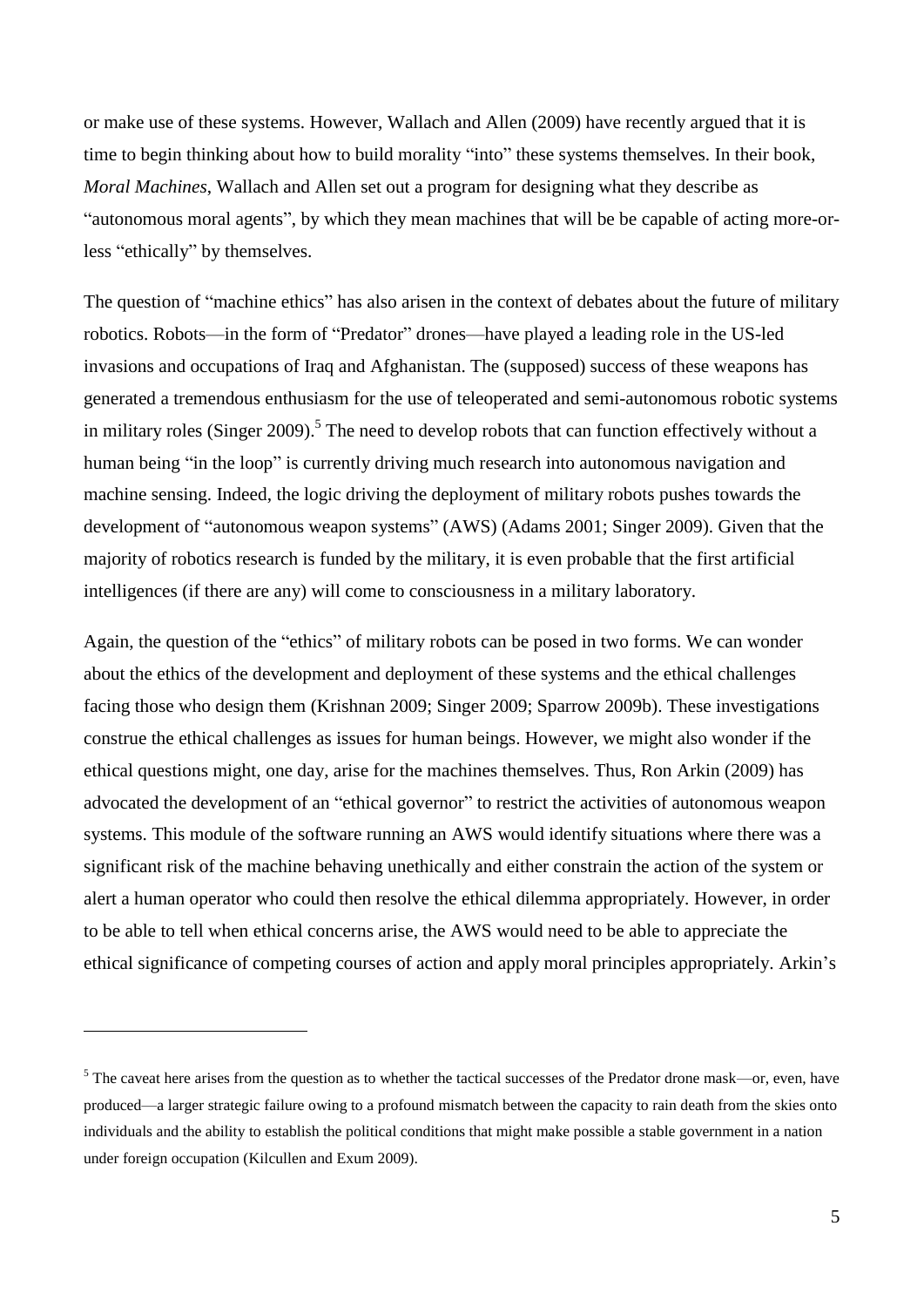ethical governor will either, therefore, risk allowing machines to behave unethically when they fail to recognise an ethical dilemma as it arises or will require machines themselves to be capable of thinking—and acting—ethically themselves.

It is without doubt possible to build better or worse robots, which generally produce good or bad outcomes. Perhaps, as Arkin, and Wallach and Allen, suggest, it will encourage better outcomes if we look to design robots that have moral rules explicitly represented in their programming or use moral goals as measurements of the fitness of the genetic algorithms that will ultimately guide them. However, before it will be appropriate to describe a machine as a moral *agent* it must first be possible to attribute responsibility for its actions to the machine itself, rather than, for instance, its designer, or some other person. As I have argued elsewhere (Sparrow 2007), if it is to be plausible to hold a machine morally responsible for its actions, it must also be possible to punish it. This in turn requires that it be possible to *wrong* the machine if we punish it *unjustly*. The ultimate injustice would be "capital" punishment—execution—of an "innocent" machine. Yet, if machines lack moral standing then there will be no direct wrong in killing them and consequently no injustice. If there is no injustice in killing a machine there can be no injustice in lesser punishments. This chain of conceptual connections links moral agency to personhood via the possibility of punishment.<sup>6</sup> Only "persons" can be moral agents and there will be no genuinely "moral machines" until they can pass the Turing Triage Test.

The use of robots in military operations has also generated a larger ethical debate about the ethics of the development and deployment of autonomous weapon systems (Krishnan 2009; Singer 2009) and the question of when (if ever) machines will become persons turns out to be crucial to several of the controversies therein.

Enthusiasm for the use of robots in war stems largely from the fact that deploying robots may help keep human beings "out of harm's way" (Office of the Secretary of Defense 2005).<sup>7</sup> Yet sending a robot into battle instead a human being will only represent ethical progress as long as machines have less moral standing than human beings. The moment that machines become persons, military

<u>.</u>

<sup>&</sup>lt;sup>6</sup> The argument here has, of necessity given space constraints, been extremely swift. For a longer and more thorough exposition, see Sparrow 2007.

 $<sup>7</sup>$  For some reservations about the extent to which this is likely to happen, see Sparrow 2009b.</sup>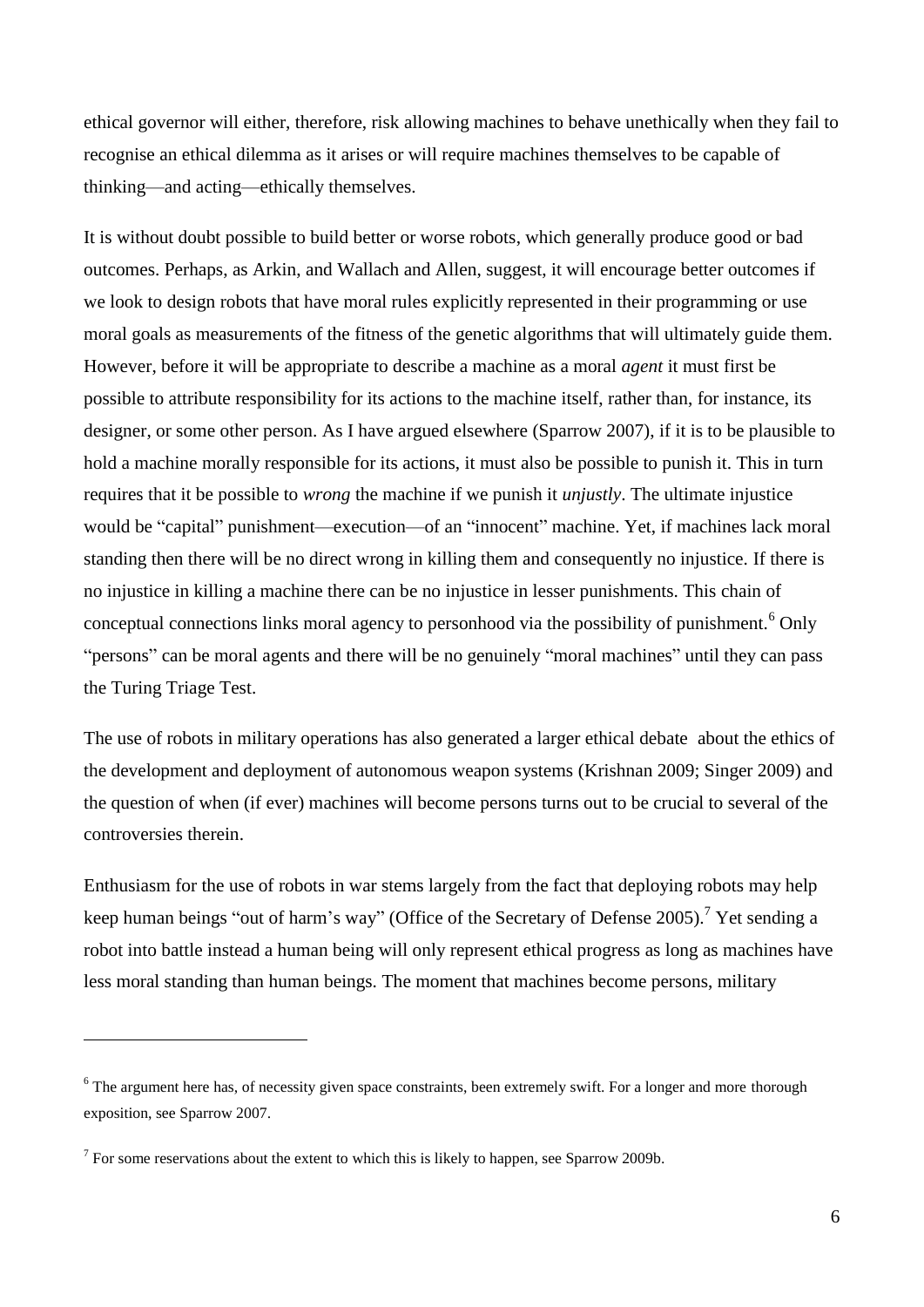commanders will need to take as much care to preserve the "lives" of their robots as they do with human warfighters. The question of the moral standing of machines is therefore crucial to the ethics of using them to replace human beings in dangerous situations.

Hostility towards the use of robots in war often derives from the intuition that it is wrong to allow robots to kill human beings at all. It is actually remarkably difficult to flesh out this intuition, especially in the context of the role played by existing (non-robotic) technologies in modern warfare, which includes both long-range (cruise missiles and high altitude bombing) and "automatic" (antitank mines and improvised explosive devices) killing. However, one plausible way to explain at least part of the force of this thought is to interpret it as a concern about the extent to which robots are capable of fulfilling the requirements of the *jus in bello* principle of discrimination. This central principle of just war theory requires those involved in fighting wars to refrain from targeting noncombatants (Lee 2004). There are ample grounds for cynicism about the extent to which robotic systems will be capable of distinguishing legitimate from illegitimate targets in the "fog of war". Whether an enemy warfighter or system is a legitimate target will usually depend upon a complex range of competing and interrelated factors, including questions of intention, history, and politics, which robots are currently—and will remain for the foreseeable future—ill suited to assess. Nevertheless, as Ron Arkin (2009) argues, there *are* some—albeit perhaps a limited number of scenarios in which it is plausible to imagine robots being *more* reliable at choosing appropriate targets than human warfighters. In counter-fire scenarios or in air combat, wherein decisions must be made in a fraction of a second on the basis of data from electronic sensors only, autonomous systems might well produce better results than human beings.

Yet it still seems that this "pragmatic" defence of AWS leaves much of the force of the original objection intact. Allowing machines to decide who should live or die in war seems to treat the enemy as vermin—to express a profound disrespect for them by implying that their actions and circumstances are not worth the attention of a human being before the decision to take their lives is made. Arkin's argument for the development and application of AWS proceeds by means of speculation about the consequences of using AWS to replace human warfighters in some circumstances. If we adopt a non-consequentialist account of the origins and force of the principles of *jus in bello*, as advocated in an influential paper by Thomas Nagel (1972), then we may start to see why autonomous weapon systems might be problematic. Nagel argues that—even in warfare relations between persons must acknowledge the "personhood" of the other. That is, even while they are trying to kill each other, enemies must each acknowledge that they are both Kantian "ends in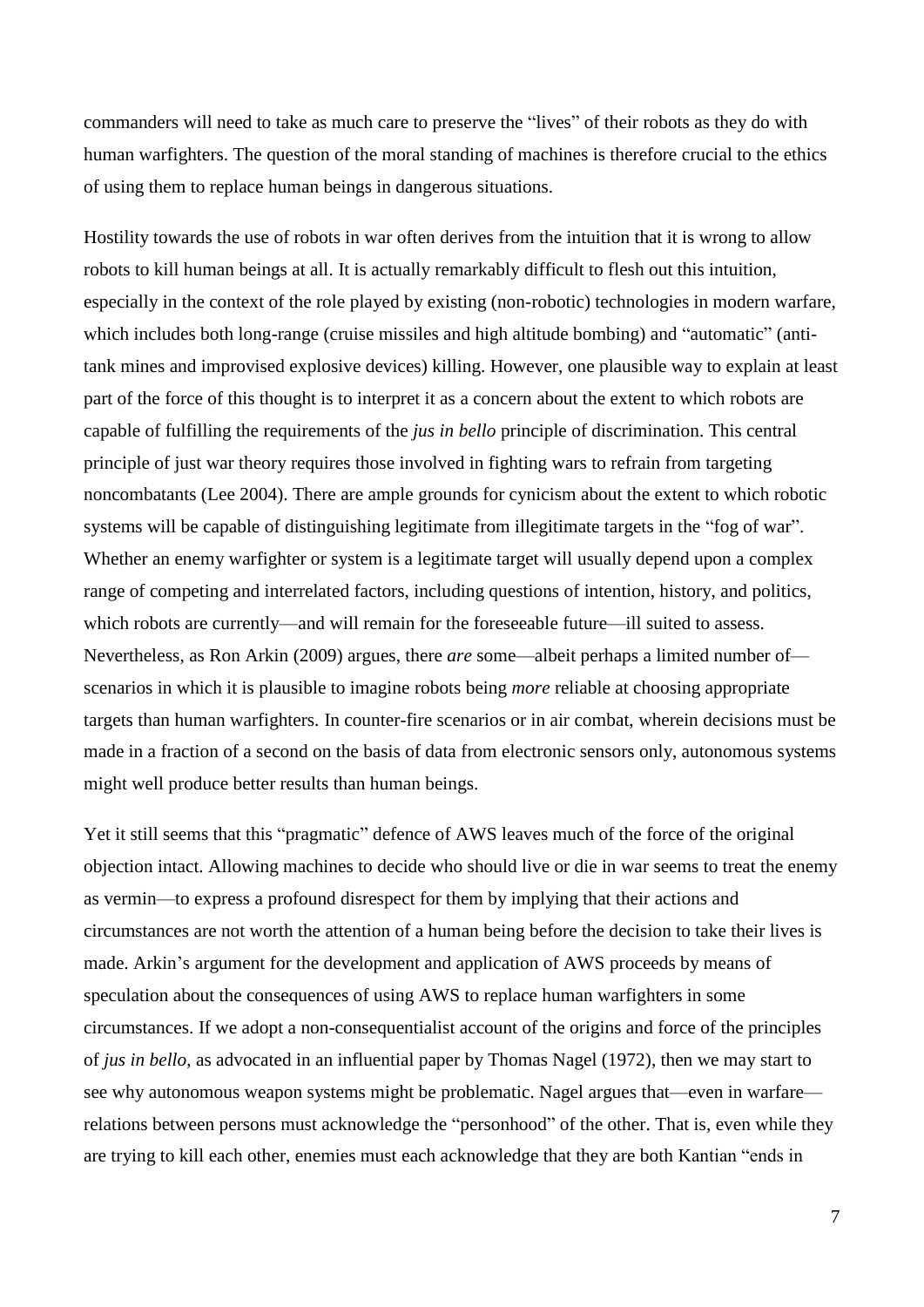themselves‖. If Nagel is correct in this then, *contra* Arkin, AWS will not be able to meet the requirements of the *jus in bello* principle of discrimination until they become persons. 8

The question of the moral standing of machines—and thus the Turing Triage Test—is therefore crucial to several of the key questions in contemporary debates about machine ethics and the ethics of robotic weapons.

### *Understanding the Turing Triage Test.*

In my original (2004) discussion of the Turing Triage Test, I provided reasons for thinking it impossible for a machine to pass the Test. In brief, I argued that machines would never be capable of the sort of embodied expressiveness required to establish a moral dilemma about "killing" a machine: interested readers may wish to see that discussion for the detail of the argument. In the current context, I want to discuss some subtleties of the Test that ultimately assist us in reaching a better understanding of its significance. While, at first sight, the scenario described above appears to hold out the prospect of developing an empirical test for determining when machines have achieved moral standing, it is more appropriate to understand the Test as a thought experiment for explicating the full implications of any claim that a machine has become a moral person. For reasons that I will explore below, the application of the Turing Triage Test requires that we pay careful attention to the connection between our concepts and to the ways in which our assessment of the truth of claims depends upon how people behave as well as what they say. This in turn emphasises the importance of making a distinction between what we can say and what we can really mean—a distinction that, I shall suggest, has been honoured largely in the breach in recent discussions of the ethics of AI.

#### **An empirical test for moral standing?**

The Turing Triage Test sets out a necessary and sufficient condition for granting moral standing to artificial intelligences. Machines will be people when we can't let them die without facing the same moral dilemma that we would when thinking about letting a human being die. One might well, therefore, imagine putting each new candidate for attribution of moral standing "to the Test" and providing a certificate of "moral personality" to those who pass it. That is, we might hope to adopt the Test as an empirical test of moral standing. Given the nature of the Test, it in fact might be better

1

<sup>8</sup> Again, for a longer discussion of these issues see Sparrow 2010.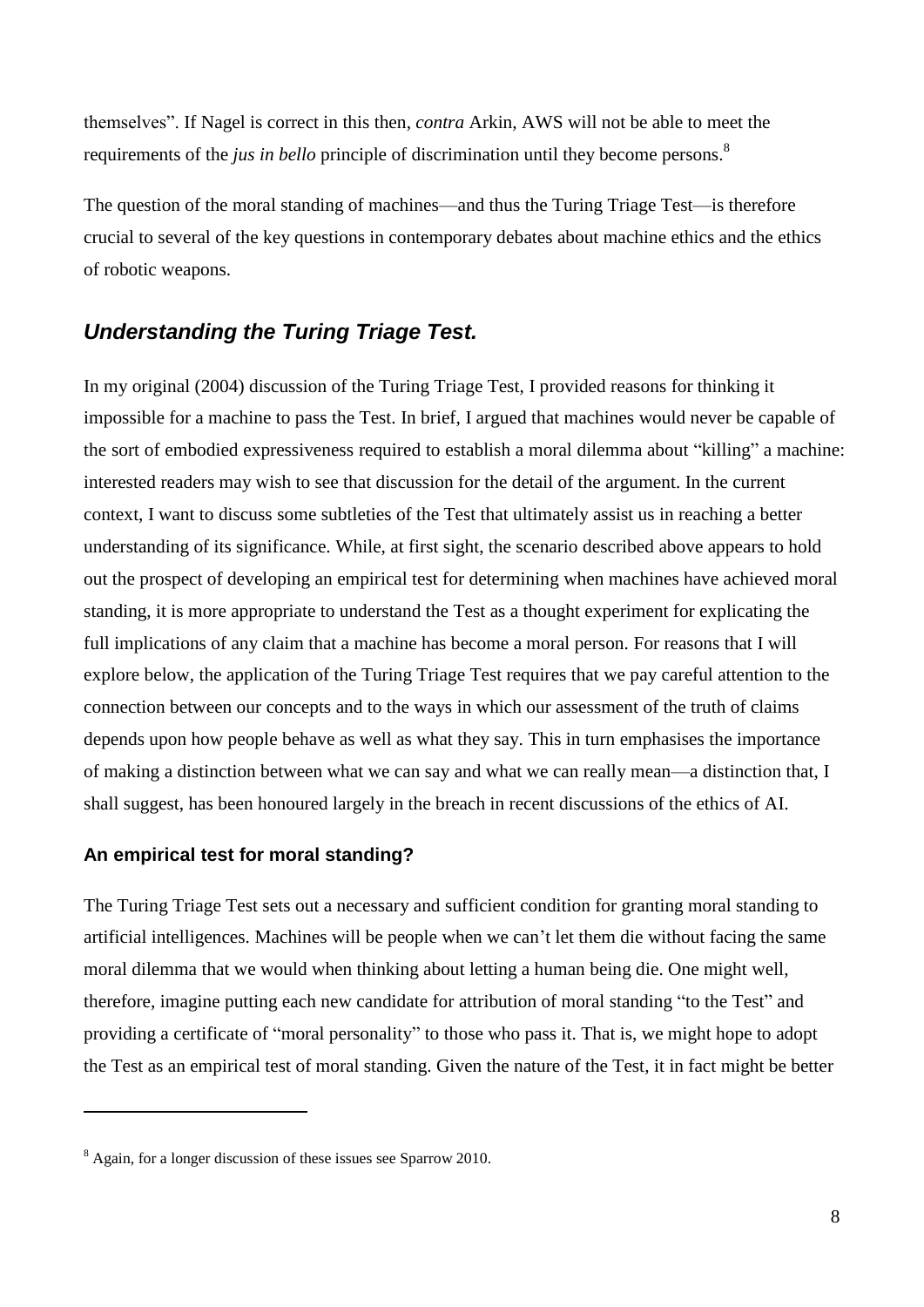to conduct it as a thought experiment rather than deliberately engineer putting the lives of human beings at risk. Nevertheless, if it is plausible to *imagine* a machine passing this test, that would give it an excellent *prima facie* case to be considered a person.

Unfortunately, the application of the Test is not straightforward. To begin with, the Turing Triage Test is *not* satisfied if particular, idiosyncratic, individuals choose to save the "life" of the machine or if it were possible to imagine them doing so. If that was all that was required, it could probably be satisfied now if the person making the decision was sufficiently deranged. Instead, the actions and the responses of the person confronting the choices at the heart of the Test must be subject to a test of ―reasonableness.‖ A machine will pass the Turing Triage Test if a *reasonable* person would confront a moral dilemma if faced with the choice of saving the life of a human being or the "life" of the machine.

At first sight, this appears to be a harmless concession: as I argue further below, the procedures for testing *any* hypothesis rely upon an assumption that the person making the requisite observations meets appropriate standards of veracity and competence. However, as we shall see, the need to introduce this qualification ultimately calls into question the extent to which we could use the Turing Triage Test as an empirical test for moral personhood.

The question of the reasonableness of an individual's way of relating to a machine becomes central to the possibility of the application of the Test because human beings turn out to be remarkably easy to fool about the capacities of machines, at least for a little while. It is well-known that people are all-too-ready to anthropomorphise machines and to attribute motivations and emotional states to them that we would normally think of as being only possessed by human beings or (perhaps) animals (Wallach and Allen 2009). Popular robot toys such as Aibo, Paro, and Furby, as well as research robots such as Cog and Kismet have been designed to exploit these responses (Brooks 2003).

I must admit to a certain cynicism about the extent to which such anthropomorphism includes the genuine belief that machines have thoughts and feelings, let alone moral standing. Interpreting human behaviour is notoriously difficult, with the result that it is easy to read into it the intentions that we desire. Studies of human-robot interaction are often short term and encourage impoverished uses of the concepts that are internal to the attitudes they purport to be investigating. Much of this research is carried out by computer scientist or engineers rather than by social scientists and is, consequently, often insufficiently aware of the difficulties involved in accurately attributing beliefs to experimental subjects. In particular, self report does not necessarily establish the existence of the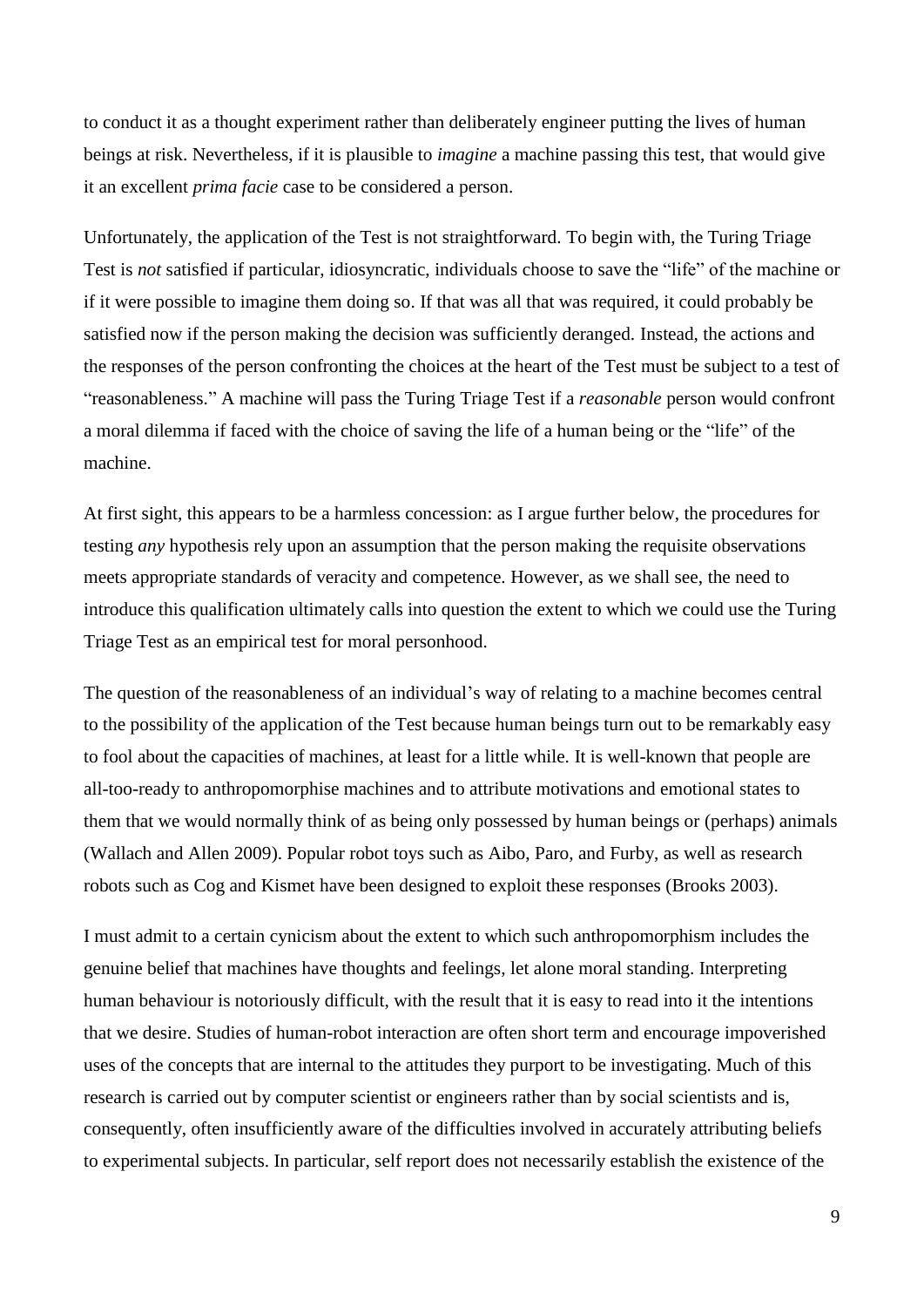relevant belief. That is, someone might say that (for instance) the reason why they were reluctant to strike a machine (Bartneck, Verbunt, Mubin, & Mahmud 2007) was that they didn't want to cause the machine pain, without really believing that the machine could feel pain. They may have been speaking metaphorically—or using words "as if"—without explicitly noting the fact: the proper description of their beliefs would include a set of quote marks (Sparrow 2002). One way of testing whether or not this is the case is to look at their behaviour over the longer term or to investigate whether or not their other beliefs and desires are consistent with their avowed beliefs. Would they bury a robot and mark its grave in the way that we might that of a beloved pet? Would they seek emotional support from their friends after the trauma of "killing" a robot? We might also wonder if a person who states that they are worried that their robot pet is bored or that their laptop is distressed are *serious*. That is, we might wonder if they stand behind their claims in a way that is essential to the distinction between asserting a deeply held truth and offering a casual opinion: I will discuss this further below.

In the meanwhile, we can go some way towards rescuing the Turing Triage Test from the charge of unreliability by emphasising that in order to pass the Test the person faced with the triage situation must confront a *moral dilemma*. This sets the bar for passing the Test much higher than merely having to have some emotional reaction to machines. One does not experience a moral dilemma simply because one is unsure what to do; rather, moral dilemmas require that one is genuinely torn in making a decision and that whatever one does it will be understandable if it is cause for profound regret or remorse. Where the dilemma involves choosing to sacrifice the life of someone, it must at least be conceivable that the person making this choice be haunted by what they have done (Sparrow 2004). It is much less obvious that people do attribute the properties to machines that would make *this* response plausible.

Nevertheless, it seems that we can always imagine a scenario wherein a sufficiently complicated machine "passes" the Turing Triage Test—in the sense that those wondering whether to allow the machine or the human being to die experience an emotionally compelling dilemma—without having anything more than sophisticated means of engaging human emotional responses. Yet, even if some people genuinely did believe that it was appropriate to mourn the death of a machine, this would *still* not be enough to establish that we should pay attention to these beliefs. That some people report seeing canals on Mars after looking through low-power telescopes is little evidence for their existence. The value of an observation depends upon the situation—and the qualities—of the observer. If a properly situated observer, using an appropriately high-powered telescope, reported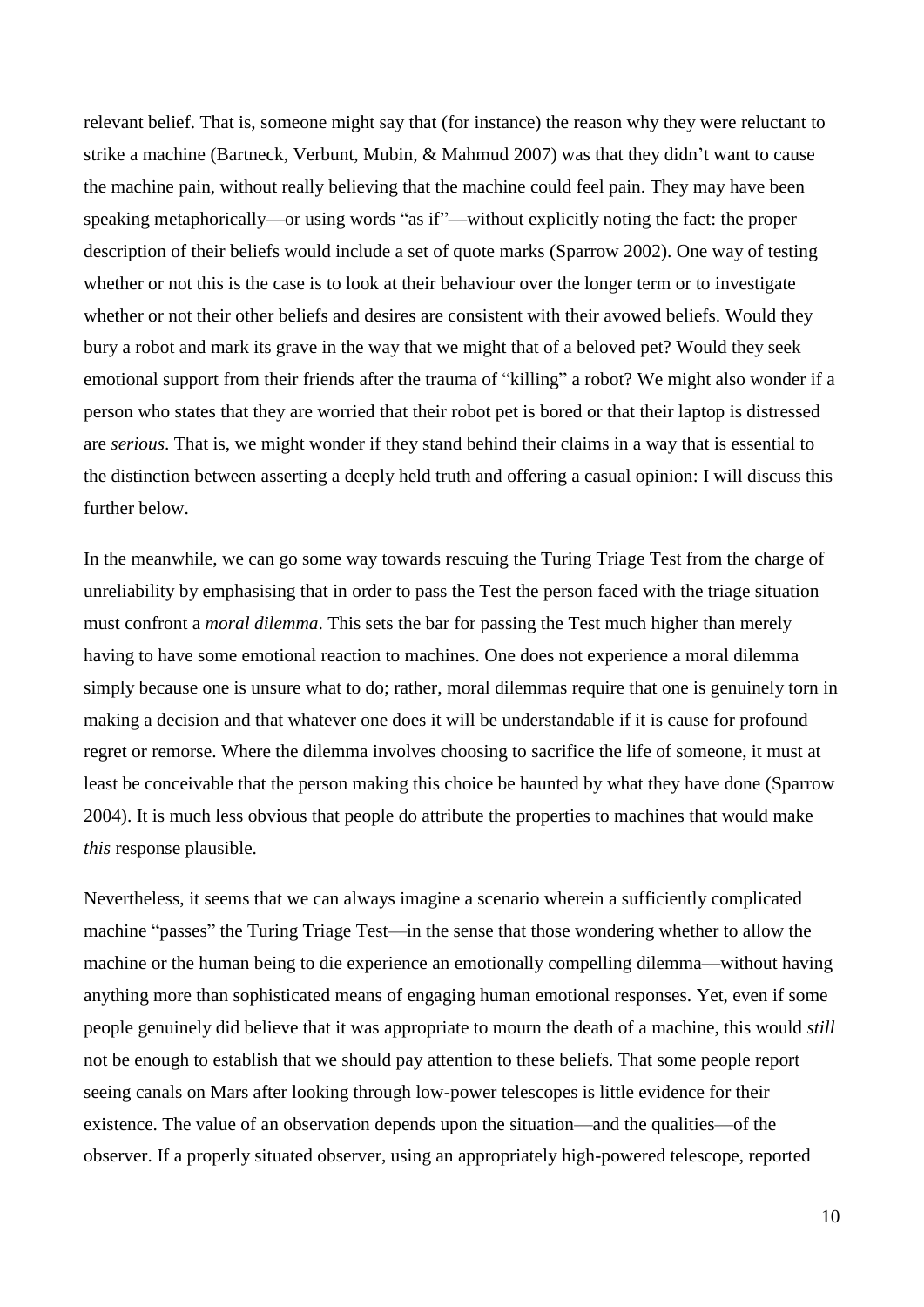seeing canals on Mars, that would be better evidence. However, even in this case, it remains open to us to doubt the eyesight, or perhaps even the sanity, of the observer. If the observer is suffering from delusions or is untrustworthy, we may well be justified in discounting their report. Thus, before we conclude that a machine has moral standing on the basis that people would in fact mourn its death, we need to think about how reliable is the "data" in support of this conclusion. When the relevant data consists in the moral intuitions of individuals then the proper measure of its quality is the reasonableness of these intuitions themselves. Unless we introduce such consideration of the reasonableness of people's responses, the Turing Triage Test inherits and suffers from the behaviourism that shaped the formulation of the original Turing Test.

#### **The implications of machine personhood**

If, as I have argued here, the Turing Triage Test is best understood as the claim that machines will have moral standing when it is *reasonable* for a person facing a choice about whether to sacrifice the "life" of a machine or the life of a human being to choose to sacrifice the human being, then it may appear that the Test can be of no practical use whatsoever. After all, the question of whether or not it is reasonable to care about the "deaths" of machines, just *is* the question of whether or not they have moral standing. However, at the very least, the Test advances our understanding of the implications of claims about the moral standing of machines by dramatising them in this way: anyone who wishes to assert that machines have personhood is committed to the idea that sometimes it might be reasonable to let a human individual die rather than sacrifice a machine. The burden of the argument, then, is substantial.

#### **Concepts and their application**

Moreover, as I argued at length in the original paper, I do not believe that this observation is empty or trivial. There are limits placed on the reasonable application of moral concepts by their relation to other concepts, both moral and non-moral. As the later Wittgenstein—and philosophers following him—argued, our concepts have a structure that is in turn connected to certain deep features of our social life and human experience (Wittgenstein 1989; Gaita 1991 & 1999; Winch 1980-1981). The conditions of the application of our concepts—how we can recognise whether they are being used properly or improperly—include bodily and emotional responses as well as relations to other concepts and to things that it does or does not make sense to do and say. In the current context, our concepts of life and death, and the deliberate taking—or conscious sacrificing—of human life, are intimately connected to our sense of the unique value of each individual human life, the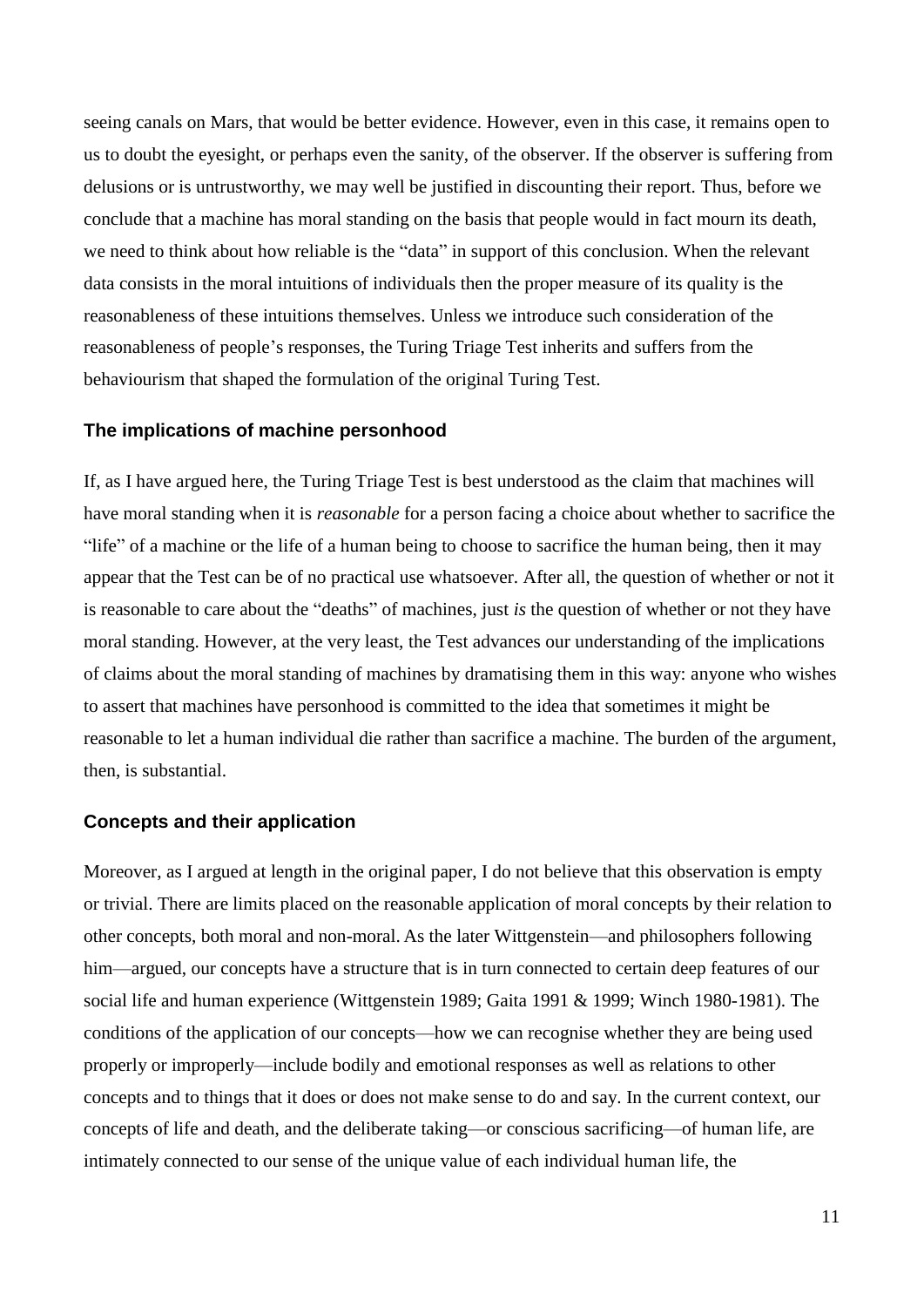appropriateness of grieving for the dead, and the possibility of feeling remorse for one's deeds (Gaita 1990). They are also crucially connected to the forms that grief, remorse, and the recognition of the individuality of others can take. That is to say, in order to be able to make sense of claims about the life and death of moral persons, we must make reference to the contexts in which it would make sense to make similar claims and to the various ways in which we might distinguish in practice between subtly different claims (for instance, about grief, remorse, or regret) and between appropriate and inappropriate uses of relevant concepts. We need to have access to the distinction between *serious* claims, which both express and implicate the authority of the utterer, and claims made in jest, in passing, or in other distorted and derivative registers. This will, in turn, require paying detailed attention to things like the tone of voice in which it would be appropriate to make a particular claim, the emotions it would express and presuppose, and the facial expressions and demeanour that we would expect of someone making such a claim. In short, it will require paying attention to the subtle details of our shared moral life.

When it comes to the question as to whether or not it might ever be reasonable for us to experience a moral dilemma when forced to make a choice between the life of a person and a machine, then, we must think not just about—what we would ordinarily understand to be—the "philosophical" quality of arguments in favour of the moral standing of machines but also about what would be involved in seriously asserting the various claims therein in more familiar "everyday" contexts. I am inclined to believe that this makes the burden of the argument that machines could be persons that much heavier. It also suggests that before machines can become persons they will need to become much more like human beings, in the sense of being capable of a much richer, subtle, and more complex range of relationships than was involved in the original Turing Test for intelligence.<sup>9</sup>

#### **The limits of human understanding?**

Some readers will undoubtedly baulk at the manner in which my discussion has linked the question of the moral standing machines (and other non-human entities) to the ways in which we might acknowledge and recognise such standing. Surely it is possible that human beings could just be inclined towards something akin to racism, such that our failure to recognise the moral personality of

1

<sup>&</sup>lt;sup>9</sup> See Sparrow (2004) for further discussion.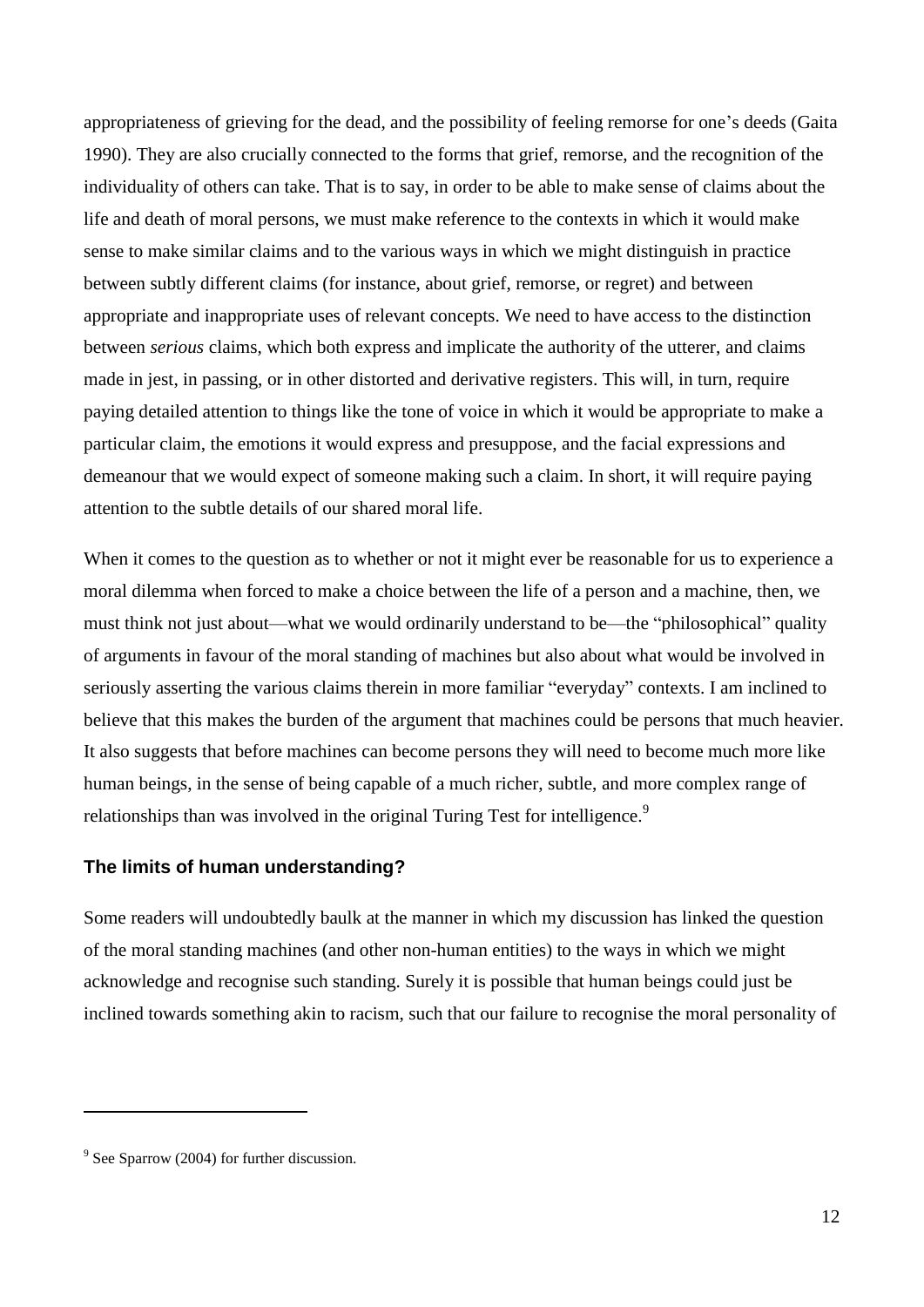intelligent machines might reflect only our own bigotry and limitations rather than any truth about the qualities (or lack thereof) of machines?

I am confident that at least one common form of this objection is misguided. I have not claimed here that the moral standing of machines depends upon our actually, in fact, recognising them as having moral standing. Indeed, I have deliberately allowed for the possibility that contingent human responses to intelligent machines might diverge from the responses that we *should* have towards them. Instead my argument has rather concerned the conceptual possibility of recognising machines as persons: I have suggested that the issue of the moral standing of machines cannot be divorced from the question of the proper conditions of application of the only concepts that we possess that might allow us to recognise "machine persons". Any conclusions that we wish to draw about whether or not machines might be persons or what would be required for them to become persons must be drawn from *this* fact rather from claims about empirical human psychology.

It may *still* seem that this concedes too much to a destructive relativism by leaving open the possibility that there might be machines with moral standing that we simply could not recognise as such. Whether this is the case or not—and whether it would be reflect a deficit in the argument if it did—will depend upon what we can legitimately expect from a philosophical argument and from the reasoning of necessarily contingent and embodied creatures such as ourselves. This is a much larger question than I can hope to settle here. In the current context I must settle for the observation that the idea that we might be ultimately limited in our ability to believe seriously some of the things that we can imagine seems no less implausible than the idea that we could reach reliable conclusions through arguments that deploy concepts in the absence of the judgements that give them their sense.

### *Thinking seriously about machines...*

The larger argument above insists that it is essential to distinguish between what we can mean seriously and what we can merely say, when we begin trying to extend the application of our concepts in the course of philosophical arguments. In particular, claims that we can make and appear to understand in an academic or philosophical context may prove to be much more problematic once we start to think about what it would mean to assert them in more familiar (and important!) circumstances such as in the context of a practical dilemma.

There are powerful cultural and institutional forces at work in the academy today—and at the intersection between the academy and the broader society—which discourage paying attention to this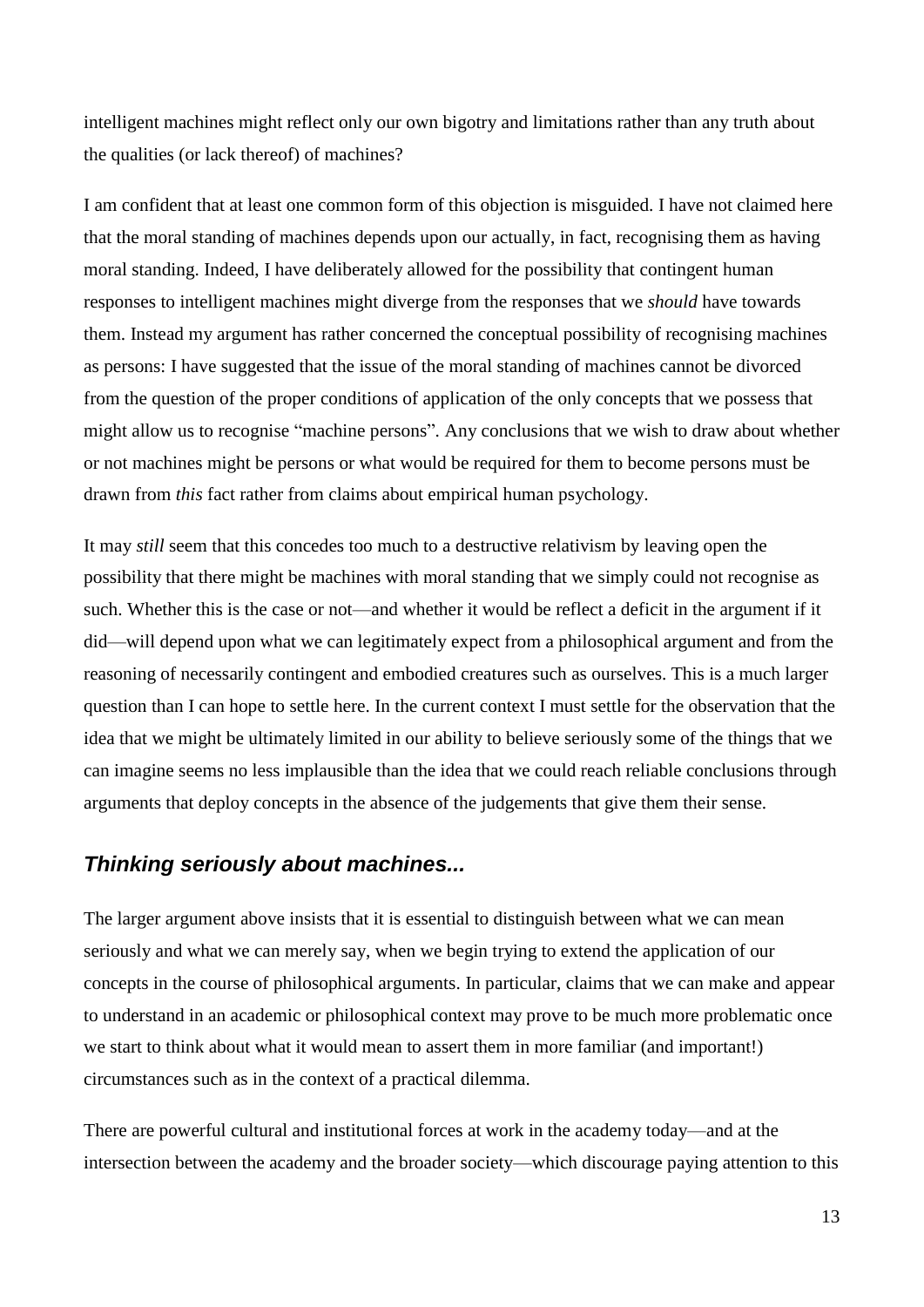distinction. It is easier to win a government grant if one promises extraordinary things rather than admits that one's contributions to the progress of science are likely to be marginal and incremental. Similarly, it is easier to attract media attention, which itself helps attract grant money, if one describes one's research results as heralding a "revolution" or if one predicts discoveries or outcomes that accord with popular narratives about what the future might look like. In the face of these temptations it is little wonder that some robotics researchers and academics have started to speak in hushed or extravagant tones about the coming brave new world of intelligent machines. Nor is it a surprise that philosophers and ethicists—who are increasingly under the same pressures to chase funding and publicity—have joined in this discussion and started to write about the ethical dilemmas that might arise if various science fiction scenarios came about.

I am not denying that it is possible to write or speak about these questions: much has been written about them already. Rather, I want to draw attention to the importance of the tone in which such matters are discussed. In particular, I want to ask how we would tell whether someone was serious in their conclusions or was instead merely "trying them on"? How could we tell if they mean what they say?

The easy form of this enquiry simply asks if participants in debates about the future of robotics are willing to draw the other intellectual conclusions that would follow if we did take their claims seriously? Do those who think machines will soon become *more* intelligent than human beings really believe that we would then be morally *compelled* preserve the life of an AI over that a person, as would seem to follow? If research on AI is threatening to bring a "successor species" to humanity into existence, shouldn't we be having a serious global public debate about whether we wish to prohibit such research? What does it mean to hold a "moral machine" responsible for its actions? Asking such questions would go some way towards distinguishing those who are serious about their claims from those who are merely writing in a speculative mode.

However, I have suggested that it will be equally—if not more—important to interrogate the *manner* in which such claims are made. Are they sober and responsible or wild and exaggerated? Are they sensible? Could we imagine someone asserting them in any other context than a philosophical argument and if they did, how would we tell whether they were talking seriously or in jest? Asking these sorts of questions is vital if we wish to avoid being led astray by the use of concepts and arguments in the absence of the critical vocabulary that would ordinarily give them their sense. It should come as no surprise to the reader to hear that it is my suspicion that the class of claims about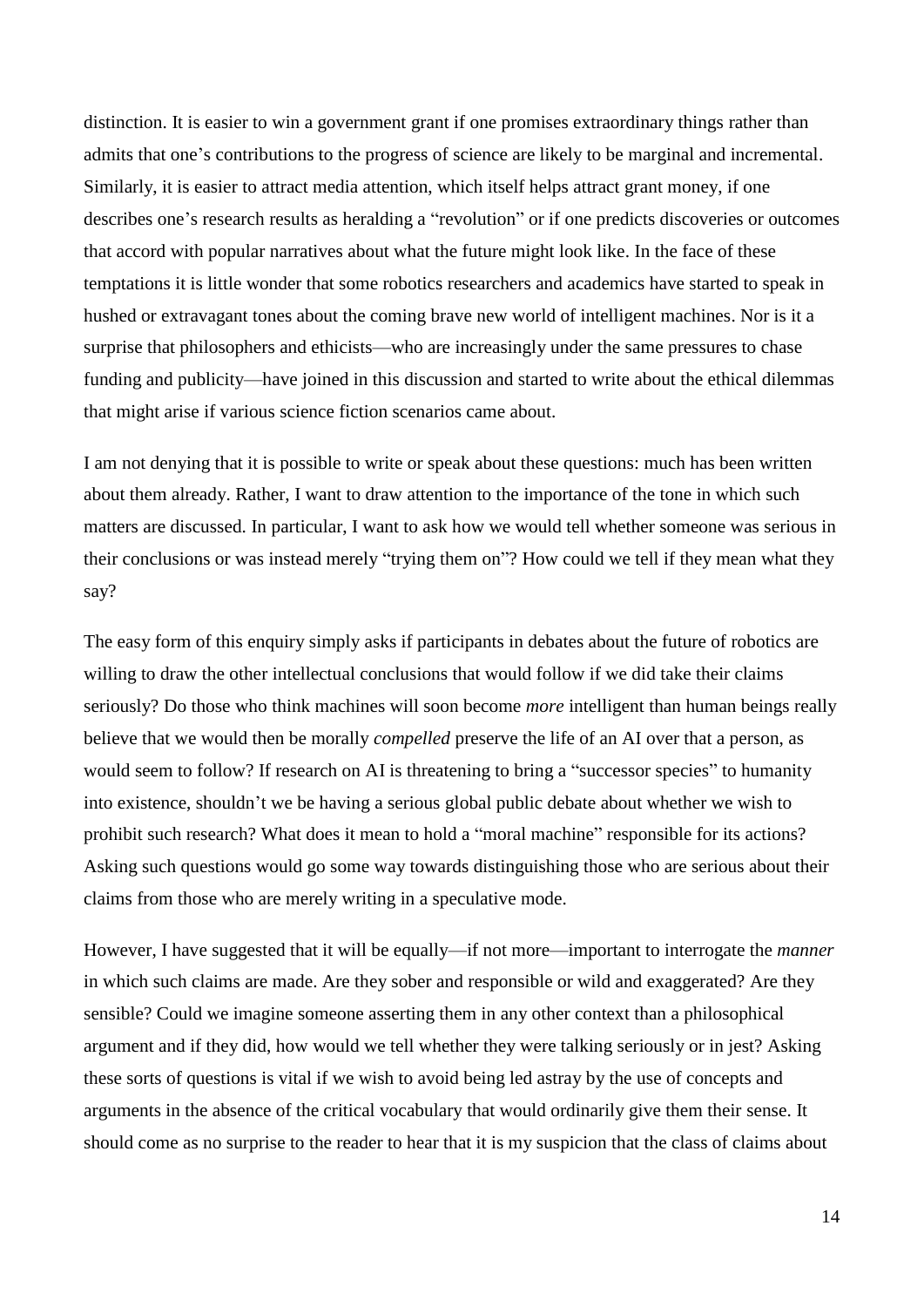the ethics of AI that might be asserted soberly and sensibly on the basis of our existing knowledge of the capacities of robots and computers is significantly smaller than that currently being discussed in the literature.

Perhaps the most important lesson to be drawn from thinking about the Turing Triage Test, then, is that questions about the ethics of robotics are intimately connected to other philosophical questions, including the question of the nature of the philosophical method itself. These questions will remain important even if the promise—and threat—of intelligent machines never eventuates: the real value of conversations about robots may turn out to be what these conversations teach us about ourselves.<sup>10</sup>

### *References*

<u>.</u>

Adams, Thomas K. 2001. Future Warfare and the Decline of Human Decision-making. *Parameters: US Army War College Quarterly* (Winter, 2001-2): 57-71.

Arkin, Ronald C. 2009. *Governing Lethal Behavior in Autonomous Robots*. Boca Raton, FL: Chapman and Hall Imprint, Taylor and Francis Group.

Bartneck, C., Verbunt, M., Mubin, O., & A. A. Mahmud. 2007. To kill a mockingbird robot. *Proceedings of the 2nd ACM/IEEE International Conference on Human-Robot Interaction.* Washington DC pp. 81-87.

Beal, C. 2000. Briefing Autonomous Weapons Systems: Brave New World. *Jane's Defence Weekly* 33(6): 22-26.

Brooks, R. A. 2003. *Robot: The future of flesh and machines*. London: Penguin.

Dyson, George. 1997. *Darwin Amongst the Machines: The evolution of global intelligence*. Reading, Mass.: Addison-Wesley Pub. Co.

 $10$  The research for this paper was supported under the Australian Research Council's Discovery Projects funding scheme (project DP0770545). The views expressed herein are those of the author and are not necessarily those of the Australian Research Council. I would also like to thank Toby Handfield and Catherine Mills for reading and commenting on a draft of the paper.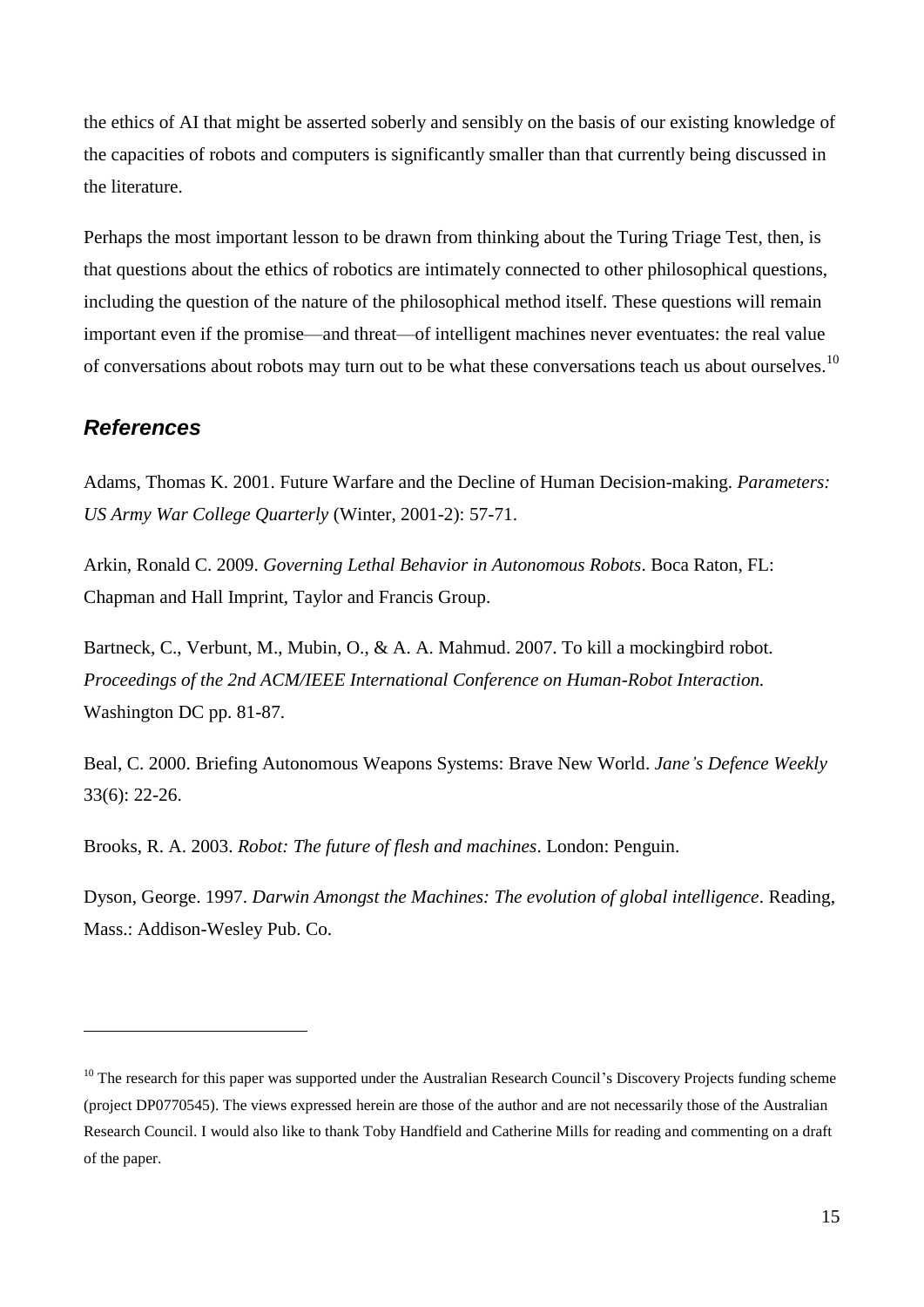Gaita, R. 1999. *A Common Humanity: Thinking About Love & Truth & Justice*. Melbourne: Text Publishing.

Gaita, R. 1991. *Good and Evil: An Absolute Conception*. London: MacMillan.

Gaita, R. 1990. Ethical Individuality. In R. Gaita, ed., *Value and Understanding*. London: Routledge, pp. 118-148

Johnson, Deborah G. 2009. *Computer Ethics (4th Edition).* Upper Saddle River, NJ: Prentice Hall.

Kilcullen, David, and Andrew Mcdonald Exum. 2009. Death from above, Outrage Down Below. *New York Times* May 17, WK13.

Krishnan, Armin. 2009. *Killer robots: legality and ethicality of autonomous weapons*. Burlington: Ashgate.

Kuhse, H. and P. Singer. 2002. Individuals, Humans, and Persons: The Issue of Moral Status. In Peter Singer (ed. Helga Kuhse), *Unsanctifying human life : essays on ethics.* Oxford: Blackwell.

Kurzweil, Ray. 1999. *The Age of Spiritual Machines: When computers exceed human intelligence.* St Leonards, N.S.W.: Allen & Unwin.

Lee, Steven. 2004. Double effect, double intention, and asymmetric warfare. *Journal of Military Ethics* 3 (3):233-251.

Moravec, Hans. 1998. *Robot: Mere Machine to Transcendent Mind*. Oxford: Oxford University Press.

Nagel, T. 1972. War and Massacre. *Philosophy and Public Affairs* 1:123-144.

Office of the Secretary of Defense. 2005. *Joint Robotics Program Master Plan FY2005: Out front in harm's way*. Washington D.C.: Office of the Undersecretary of Defense (AT&L) Defense Systems/Land Warfare and Munitions.

Simons, Geoff. 1992. *Robots: The Quest for Living Machines*. London: Cassell.

Singer, P. W. 2009. *Wired for War: The Robotics Revolution and Conflict in the 21st Century*. New York: Penguin Books.